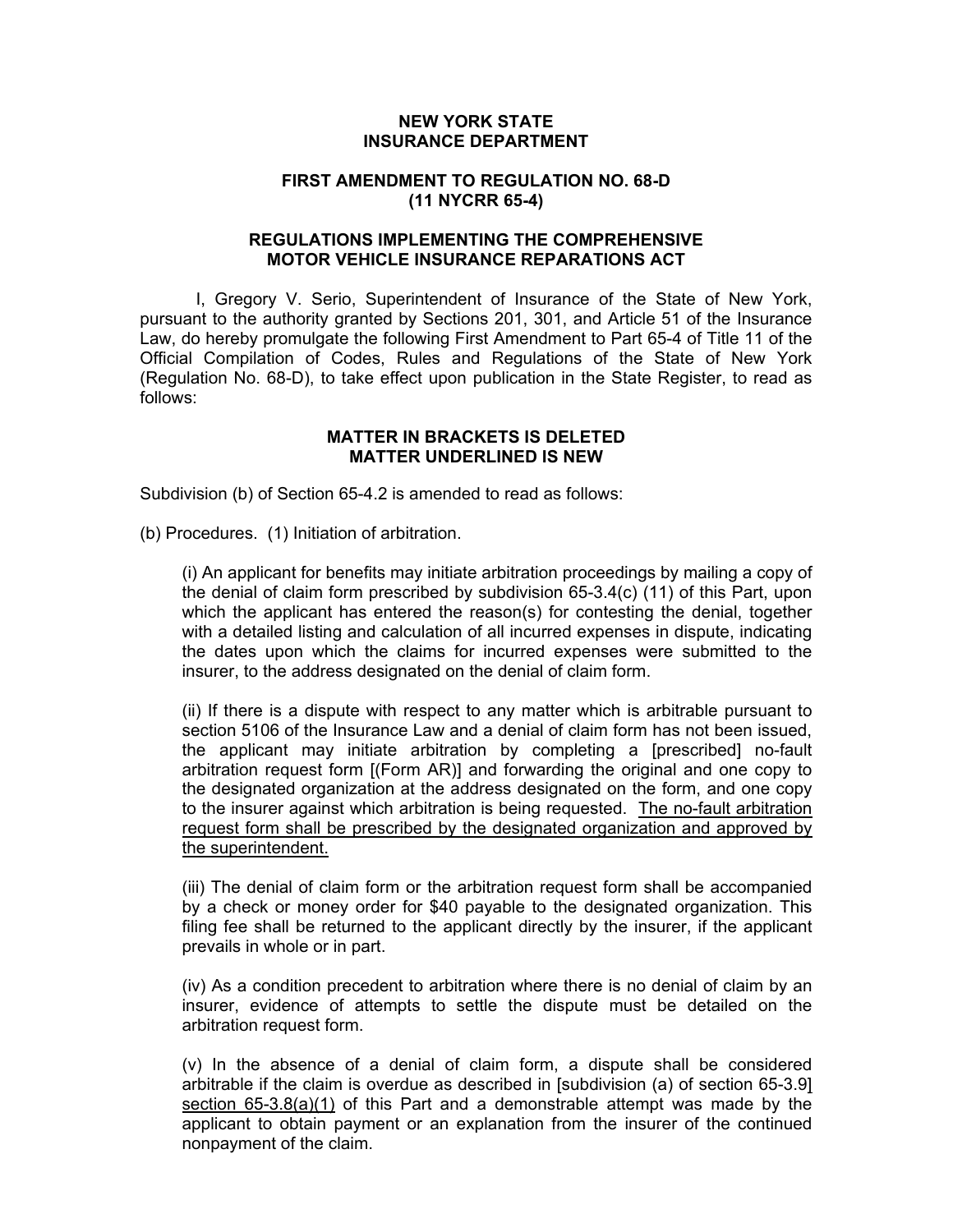(vi) All items on the no-fault arbitration request form [(Form AR)] must be completed in full. An explanation must be provided for any omitted spaces on the form, which may be obtained, upon request, from the designated organization by writing to the address designated on the [form] Denial of Claim Form (NYS Form NF-10), which is included in Appendix 13 of this Title.

(2) Initial review by the conciliation center.

(i) The designated organization shall establish a conciliation center, which shall review all requests for arbitration and assign file numbers thereto, which shall be used by the designated organization and the parties to identify the case.

(ii) Each insurer shall designate, for each claims office used by the insurer to handle New York no-fault claims, a responsible staff member whom the conciliation center can contact to determine whether the no-fault dispute for which arbitration has been requested can be resolved without the need for arbitration. Since conciliation staff will attempt to resolve the dispute by telephone**,** facsimile, e-mail, or other appropriate means, the insurer's designated representative shall have the authority to bind the insurer to any agreement reached. The insurer shall notify the conciliation center of the designated representative in writing and immediately notify the conciliation center of any change in such designation.

(iii) If it appears, after review, that the dispute may be resolved without arbitration, the conciliation center will communicate with the parties and attempt through conciliation to resolve the dispute.

(*a*) If all the issues in dispute are resolved through the designated organization's conciliation, by the insurer agreeing to pay and the applicant agreeing to accept all or a portion of the amount in dispute, the insurer shall, in addition, return the filing fee to the applicant. If the claim was overdue, the insurer shall also pay the applicable interest.

(*b*) If the arbitration was initiated by use of a no-fault arbitration request form [(Form AR)] and it is subsequently established that the claim and any applicable interest and attorney fees were paid at least 20 calendar days prior to the submission of the completed [AR] arbitration request form, the filing fee shall not be returned to the applicant. In such instance, an additional \$100 service and processing fee shall be payable by the applicant to the designated organization.

(iv) If it appears to the conciliation center that the dispute cannot be resolved through conciliation within [45] 60 calendar days, the conciliation center will refer the request for arbitration as prescribed in this section and the [applicant] parties shall be so advised. The conciliation center may, however, withhold such referral pending receipt from the applicant of pertinent and available information that has been requested.

### (3) Submission of documents.

(i) The applicant shall submit all documents supporting the applicant's position along with their request for arbitration. All such documents shall also be simultaneously submitted to the respondent. Following this original submission of documents, no additional documents may be submitted by the applicant other than bills or claims for ongoing benefits.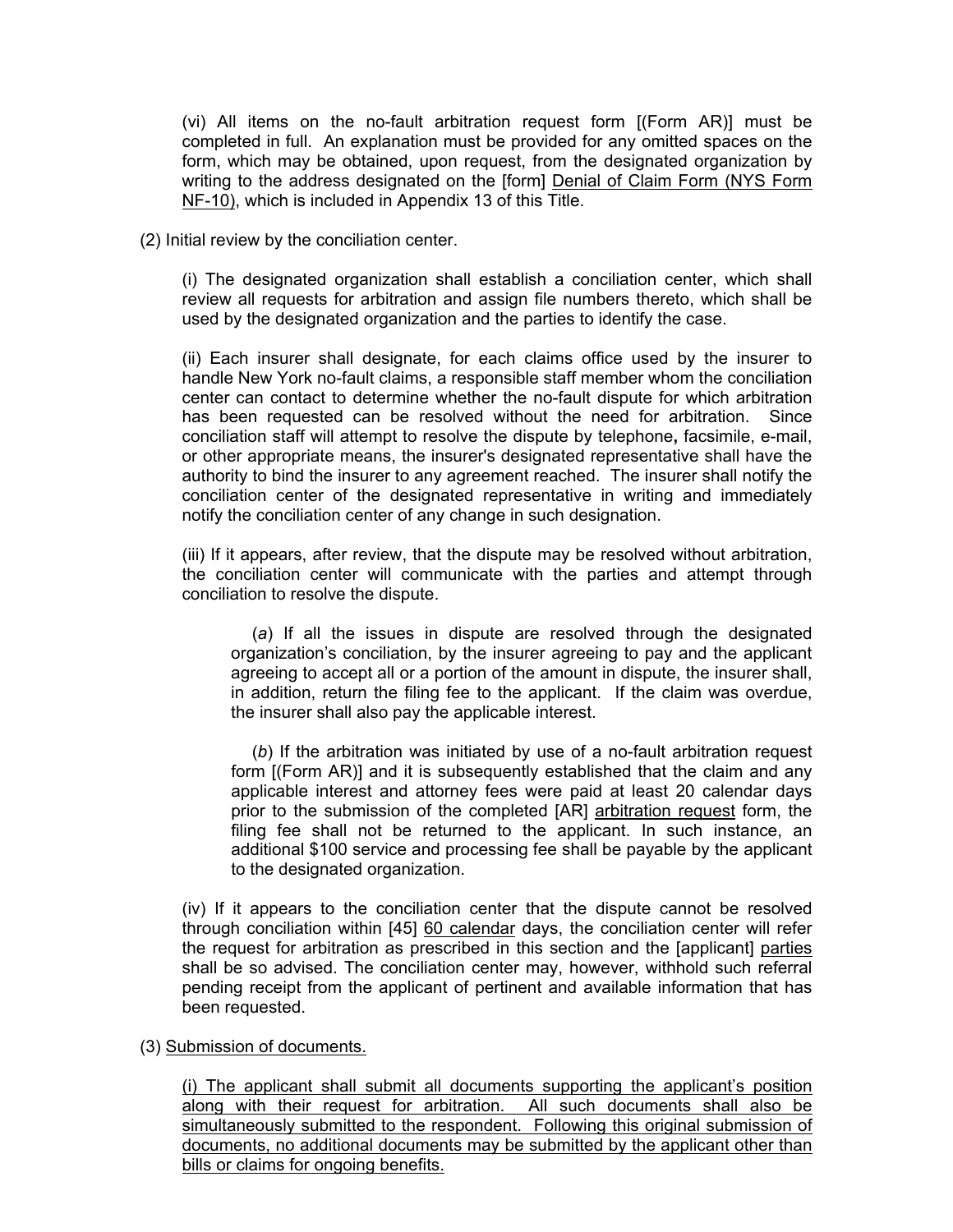(ii) The designated organization shall, no later than five business days after receipt of the arbitration request, advise the respondent of such receipt. The respondent shall, within 30 calendar days after the mailing of such advice, provide all documents supporting its position on the disputed matter. Such documents shall be submitted to the applicant at the same time. The respondent may, in writing, request that the designated organization provide an additional 30 calendar days to respond based upon reasonable circumstances that prevent it from complying.

(iii) The written record shall be closed upon receipt of the respondent's submission or the expiration of the period for receipt of the respondent's submission. Documents submitted by either party after the record is closed shall be marked "Late".

(iv) Any additional written submissions may be made only at the request or with the approval of the arbitrator.

(v) The provisions of this paragraph shall take effect with all arbitrations filed on and after March 1, 2002.

(4) Prior to transmittal to arbitration, the insurer may make a non-binding written offer to resolve the dispute. Such offer, if not accepted by the applicant, shall be transmitted to the arbitration forum, but shall not be disclosed to the arbitrator. The parties to the dispute shall also not disclose the offer to the arbitrator.

 $[(4)]$   $(5)$  All disputes remaining after expiration of the conciliation period shall be forwarded for arbitration.

Paragraph (3) of section 65-4.4(f) is amended to read as follows:

(3) in an award of interest, the arbitrator shall compute the amount due for each element of first-party benefits in dispute, commencing 30 days after proof of claim therefor was received by the insurer and ending with the day of payment of the award, subject to the [provision of subdivision 65-3.10(c)] provisions of subdivisions (c) and (d) of section 65-3.9 of this Part (stay of interest).

Subdivision (d) of Section 65-4.5 is amended to read as follows:

(d) Qualifications of arbitrators for a hearing held in New York State.

(1) No-Fault Arbitrator Screening Committee. The superintendent shall appoint an advisory committee composed of six members, who will review the qualifications of applicants for the position of no-fault arbitrator for hearings to be held in New York State and review the performance of the appointed arbitrators. The screening committee shall make recommendations to the superintendent pertaining to the appointment and dismissal of no-fault arbitrators. The committee shall consist of one representative of the New York State Bar Association, one representative of the New York State Trial Lawyer's Association, two representatives of the insurance industry selected by the No-Fault Optional Arbitration Advisory Committee, a nonvoting representative of the designated organization and a nonvoting representative of the Insurance Department. Tie votes shall be reported as such to the superintendent.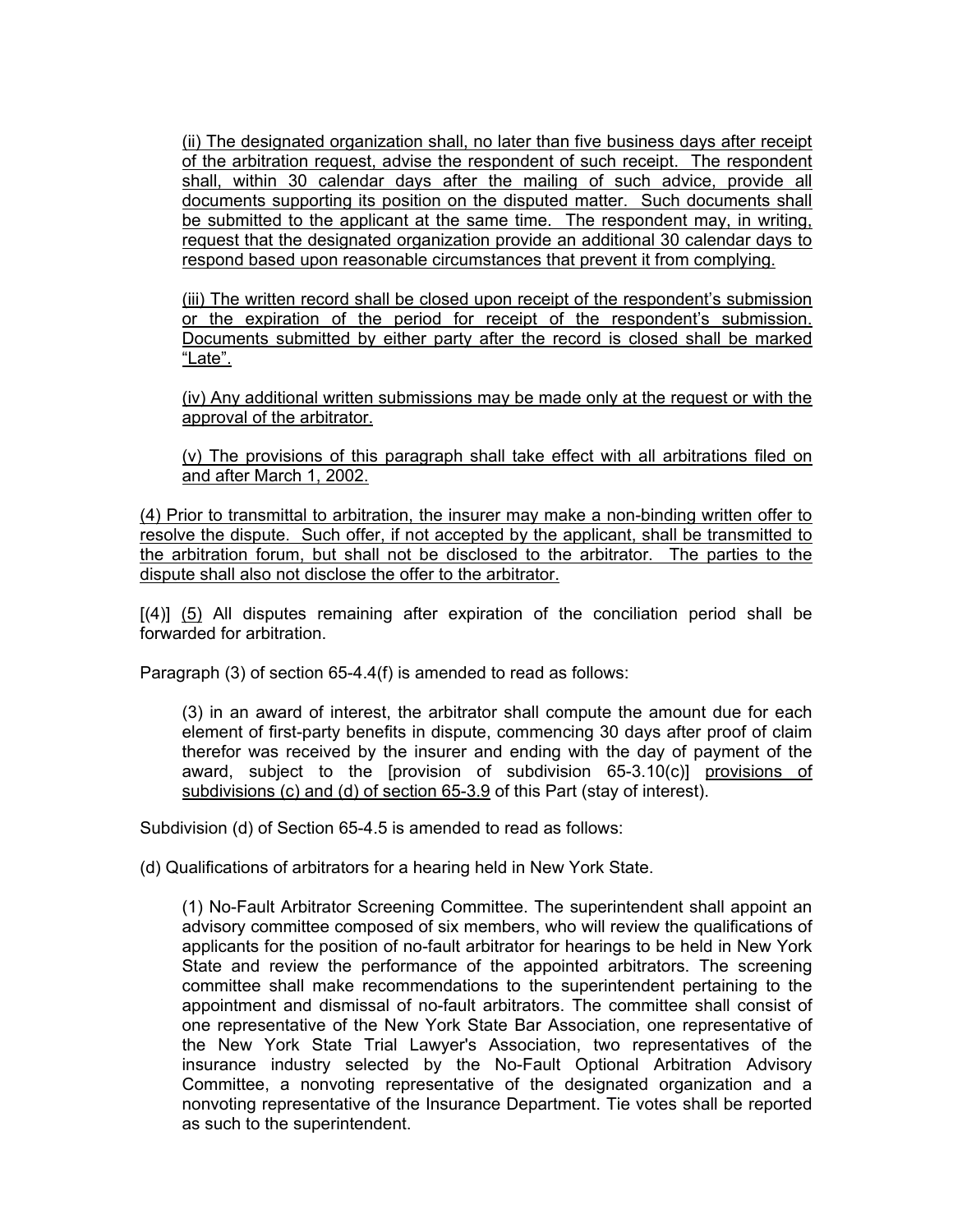(2) A no-fault arbitrator shall be an attorney, licensed to practice law in New York State, with at least [10] 5 years experience which the No-Fault Arbitrator Screening Committee has determined qualifies such attorney to review and resolve the issues involved in no-fault insurance disputes. Documentation of such experience shall be submitted to, and reviewed by, the superintendent prior to the appointment of an arbitrator.

(3) All no-fault arbitrators shall be appointed by, and serve at the pleasure of, the superintendent. An arbitrator candidate shall disclose to the superintendent any circumstance which is likely to create an appearance of bias or which might disqualify such person as an arbitrator, and the superintendent shall determine whether the candidate should be disqualified. The superintendent shall forward the name of all no-fault arbitrators to the designated organization, and promptly inform the designated organization of all additions to, and deletions from, the panel.

(4) No person shall, during the period of appointment as an arbitrator, have any practice or professional connection with any firm or insurer involved in any degree with automobile insurance or negligence law. The No-Fault Arbitrator Screening Committee, subject to the approval of the superintendent, shall establish any additional qualifications for appointment as a no-fault arbitrator.

Subdivision (i) of Section 65-4.5 is amended to read as follows:

(i) Time and place of arbitration.

(1) The arbitration hearing shall be held in the arbitrator's office or any other appropriate place selected by the designated organization and, to the extent practicable, within the general locale of the applicant's residence but, in no event, more than 100 miles from such residence. The arbitrator shall fix the time and place for such hearing. At least 15 calendar days prior to the hearing, the designated organization shall mail a notice of hearing to each party. Unless otherwise agreed by the parties, the hearing shall be scheduled to be held within 30 calendar days of the date of the appointment of the arbitrator. The parties to the arbitration shall not directly contact the arbitrator at any time prior to or subsequent to the hearing, but [may submit] shall direct all communications to the designated organization [material intended for the arbitrator].

(2) Effective with arbitrations filed on and after March 1, 2002, if the applicant requests arbitration within 90 days after the claim became overdue or within 90 days after receipt of the denial of claim, the arbitration shall be scheduled for a hearing within 45 days after transmittal from the conciliation center, when requested by the applicant.

Subdivision (o) of Section 65-4.5 is amended to read as follows:

(o) Evidence.

(1) The arbitrator shall be the judge of the relevance and materiality of the evidence offered, and strict conformity to legal rules of evidence shall not be necessary. The arbitrator may question any witness or party and independently raise any issue that the arbitrator deems relevant to making an award that is consistent with the Insurance Law and Department regulations.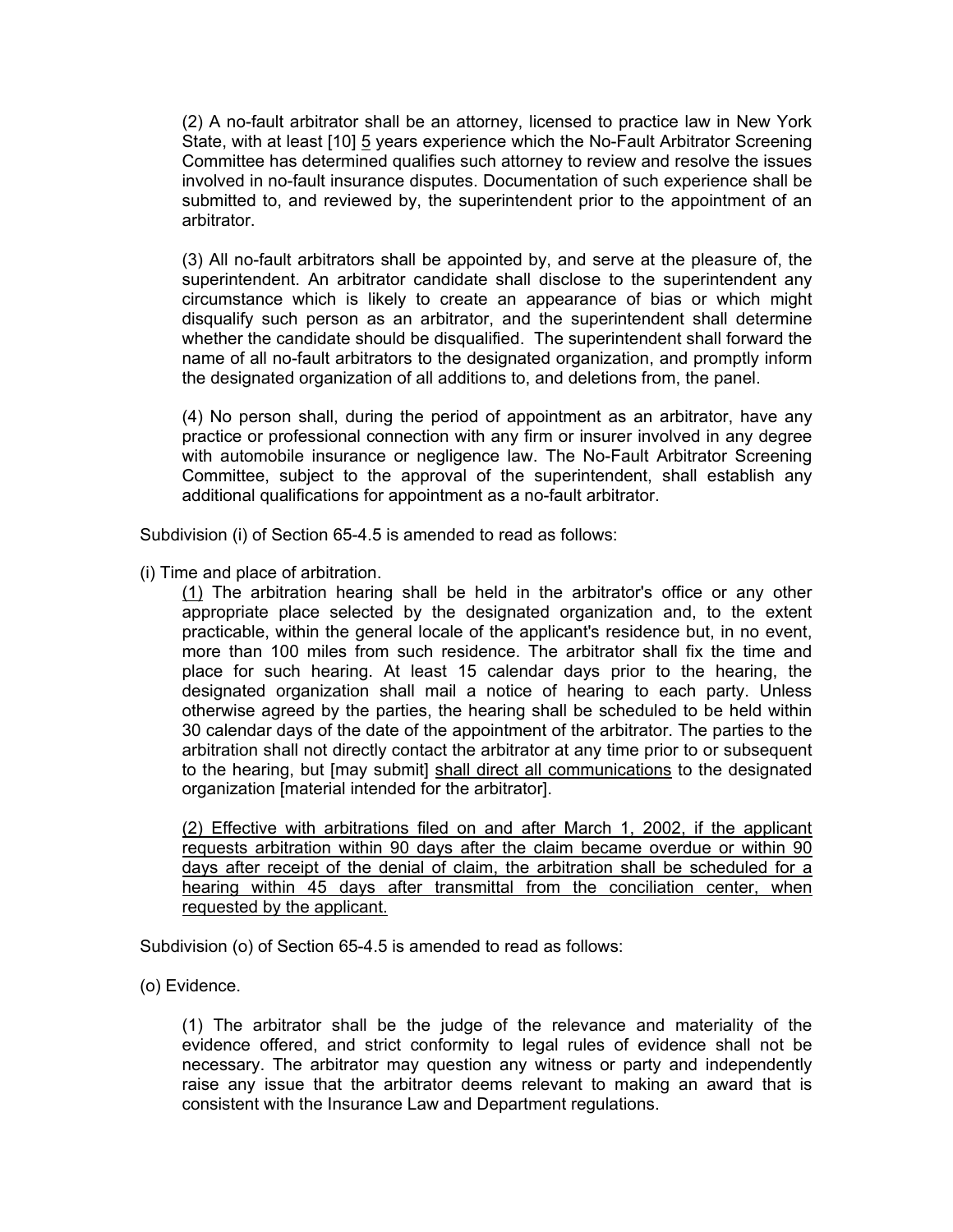(2) The arbitrator or an attorney of record in the arbitration may subpoena witnesses or documents upon the arbitrator's own initiative or upon the request of any party, when the issues to be resolved require such witnesses or documents.

(3) (i) For arbitrations filed prior to March 1, 2002, [Copies] copies of all documents to be submitted to the arbitrator shall be simultaneously transmitted to the other parties at least seven calendar days prior to the hearing. The arbitrator shall determine if all parties received such documents prior to the commencement of the hearing.

(ii) For arbitrations filed on or after March 1, 2002, the arbitrator shall determine if the parties provided and exchanged documents in accordance with the requirements of paragraph (3) of subdivision (o) of section 65-4.5 of this Part.

(4) If a party to an arbitration intends to introduce an expert witness at the hearing, the identity of the expert witness must be given to all parties at least seven calendar days prior to the hearing.

Paragraph (2) of section 65-4.5(s) is amended to read as follows:

(2) if due under section 5108 of the Insurance Law, pay a reasonable attorney's fee in accordance with the limitations set forth in section [65-4.7] 65-4.6 of this subpart; and

Subdivisions (t) through (z) of subdivision 65-4.5 are relettered paragraphs (u) through (aa) and a new subdivision (t) is added to read as follows:

### (t) Imposition of costs.

(1) Effective with arbitrations filed on and after March 1, 2002, the arbitrator may impose all administrative costs of arbitration to the applicant or apportion the administrative costs of arbitration between the parties if the arbitrator concludes that the applicant's arbitration request was frivolous, was without factual or legal merit, or was filed for the purpose of harassing the respondent. Cases in which arbitrators impose all administrative costs to the applicant shall be excluded from the assessment calculation contained in paragraph (aa) of this subdivision.

(2) The amount of such administrative costs per case shall be established for each calendar year by the designated organization. The administrative cost shall be based upon the actual administrative costs per case in the prior calendar year. Such costs shall be paid to the designated organization and the receipt of such costs shall be used to reduce the actual expenses of the designated organization for the administration of the arbitration forum.

Subdivision (b) of section 65-4.6 is amended to read as follows:

(b) If the claim is resolved by the [Insurance Department or the conciliation center] designated organization at any time prior to transmittal to an [arbitration forum] arbitrator and it was initially denied by the insurer or overdue, the payment of the applicant's attorney's fee by the insurer shall be limited as follows:

(1) If the resolved claim was initially denied, the attorney's fee shall be \$80.

(2) If the resolved claim was overdue but not denied, the attorney's fee shall not exceed the amount of first-party benefits and any additional first-party benefits,